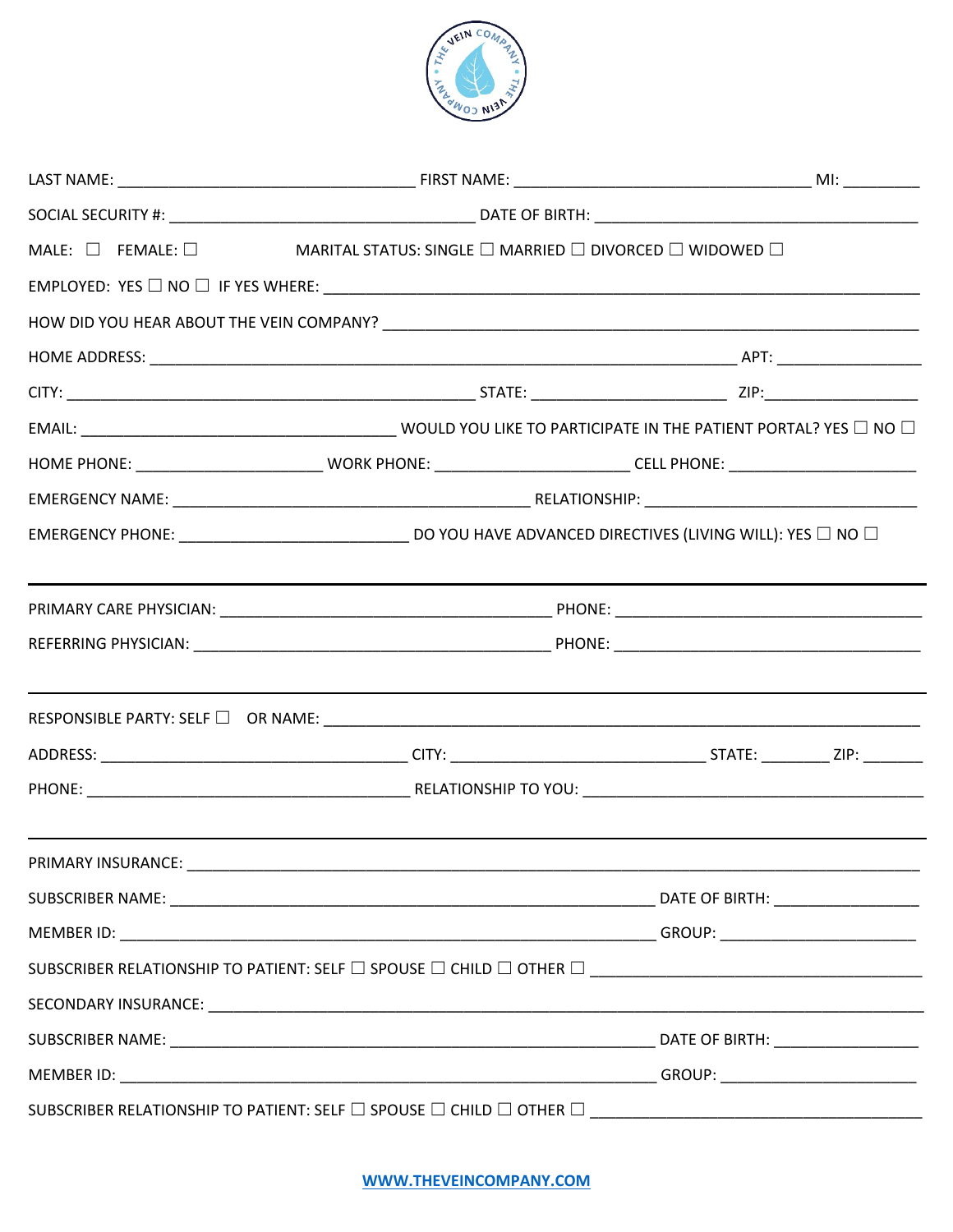#### **CONSENT TO RELEASE INFORMATION**

|  | <b>PATIENT NAME:</b> |
|--|----------------------|
|  |                      |

PATIENT NAME: \_\_\_\_\_\_\_\_\_\_\_\_\_\_\_\_\_\_\_\_\_\_\_\_\_\_\_\_\_\_\_\_\_\_\_\_\_\_\_\_\_\_\_\_ DATE OF BIRTH: \_\_\_\_\_\_\_\_\_\_\_\_\_\_\_\_\_\_\_\_\_\_\_\_\_\_\_\_\_\_\_\_\_

## I GIVE THE VEIN COMPANY, LLC AND OFFICE STAFF PERMISSION TO DISCUSS MY MEDICAL CONDITION

(please list family members or friends only)

| NAME:                    | PHONE: |  |
|--------------------------|--------|--|
| RELATIONSHIP TO PATIENT: |        |  |
| NAME:                    | PHONE: |  |
| RELATIONSHIP TO PATIENT: |        |  |

#### **PLEASE REVIEW THE FINANCIAL AND OFFICE POLICIES OF LEGACY VEIN CENTER/THE VEIN COMPANY**

- **PLEASE REMEMBER THAT BEING IN NETWORK WITH YOUR INSURANCE DOES NOT MEAN SERVICES ARE COVERED AT 100%, YOU WILL BE RESPONSIBLE FOR ANY APPLICABLE COPAYS/DEDUCTIBLES/COINSURANCE**
- SELF PAY PATIENTS WILL PAY AT THE TIME OF SERVICE. INSURED PATIENTS WILL PAY COPAYS AT THE TIME OF SERVICE
- IF PAYMENT PLANS ARE ESTABLISHED AND ARE NOT KEPT CURRENT, THE ACCOUNT WILL BE CONSIDERED FOR COLLECTIONS AND DISMISSED AS A PATIENT. WE ACCEPT ALL MAJOR CREDIT CARDS, CHECKS, CASH, AND CARE CREDIT.
- THERE WILL BE A FEE OF <mark>\$35.00</mark> ON RETURNED CHECKS. IF WE RECEIVE A RETURN CHECK. YOU WILL NO LONGER BE ABLE TO PAY WITH A CHECK FOR PAYMENT. YOU WILL NEED TO PAY WITH CASH, MONEY ORDER, OR CREDIT CARD.
- IF YOU DO NOT SHOW OR CANCEL FOR AN OFFICE VISIT OR ULTRASOUND APPOINTMENT, YOU WILL BE CHARGED A NO SHOW FEE OF **\$50.00.**
- IF YOU DO NOT SHOW OR CANCEL FOR A MEDICAL/COSMETIC PROCEDURE, YOU WILL BE CHARGED A NO SHOW FEE OF **\$100.00.**
- IF YOU HAVE FMLA/RETURN TO WORK/RESTRICTION FORMS TO BE COMPLETED, THERE WILL BE A **\$10.00** CHARGE FOR EACH FORM.
- IF YOU ARE HAVING A PROCEDURE THAT REQUIRES YOU TO WEAR COMPRESSION STOCKINGS, YOUR INSURANCE WILL NOT COVER COMPRESSION STOCKINGS, AND YOU WILL HAVE TO PURCHASE THEM OUT OF POCKET.
- IF YOU ARE HAVING SCLEROTHERAPY OF SPIDER VEINS, YOUR INSURANCE WILL NOT COVER COSMETIC PROCEDURES. YOU WILL BE RESPONSIBLE FOR PAYMENT AT THE TIME OF SERVICE.
- I AGREE THAT THE STAFF OF THE VEIN COMPANY MAY LEAVE A MESSAGE AT MY HOME OR CELL NUMBER. PLEASE INFORM US IF YOU DO NOT WANT US TO LEAVE TEST RESULTS ON YOUR VOICEMAIL.
- I AGREE THAT THE VEIN COMPANY MAY EMAIL, TEXT, OR CALL (HOUSE OR MOBILE), AND SECURE MESSAGING VIA PATIENT PORTAL FOR APPOINTMENT REMINDERS, BILLING, AND COLLECTION EFFORTS.

I authorize that all benefits from insurance companies or any other third-party payer will be paid directly to Legacy Vein Center/The Vein Company for services rendered by the healthcare providers employed by Legacy Vein Center/The Vein Company. I authorize this practice to act on my behalf and to provide any medical information about me to my insurance provider to determine payment for services received from Legacy Vein Center/The Vein Company.

I have reviewed and understand the financial and office policies. I understand that I have been provided or offered with a Notice of Information Practices that provides a more complete description of information uses and disclosures. I understand that I have the right to review the notice prior to signing this consent. I understand that the organization reserves the right to change their notices and practices. I understand that I have the right to request restrictions as to how my health information may be used or disclosed to carry out treatment, payment, or healthcare operations and that the organization is not required to agree to the restrictions requested. I understand that I may revoke this consent in writing, except to the extent that the organization has already taken action in reliance thereon.

## **THIS IS AN INDEFINITE CONSENT FORM UNLESS OTHERWISE SPECIFIED.**

#### **PATIENT SIGNATURE DATE**

The Vein Company does not discriminate, exclude people, or treat them differently based on race, color, national origin, sex, age or disability. For people with disabilities, we offer free aids and services. For people whose primary language isn't English, we offer free language assistance services through interpreters and other written languages.

**\_\_\_\_\_\_\_\_\_\_\_\_\_\_\_\_\_\_\_\_\_\_\_\_\_\_\_\_\_\_\_\_\_\_\_\_\_\_\_\_\_\_\_\_\_\_\_\_\_\_\_\_\_\_\_ \_\_\_\_\_\_\_\_\_\_\_\_\_\_\_\_\_\_\_\_\_\_\_\_\_\_\_\_\_\_\_\_\_\_\_\_\_\_\_\_**

ATTENTION: If you speak English, language assistance services, free of charge, are available to you. Call 1-423-328-0163 (TTY: 711)

ATENCIÓN: si habla español, tiene a su disposición servicios gratuitos de asistencia lingüística. Llame al 1-423-328-0163 (TTY: 711)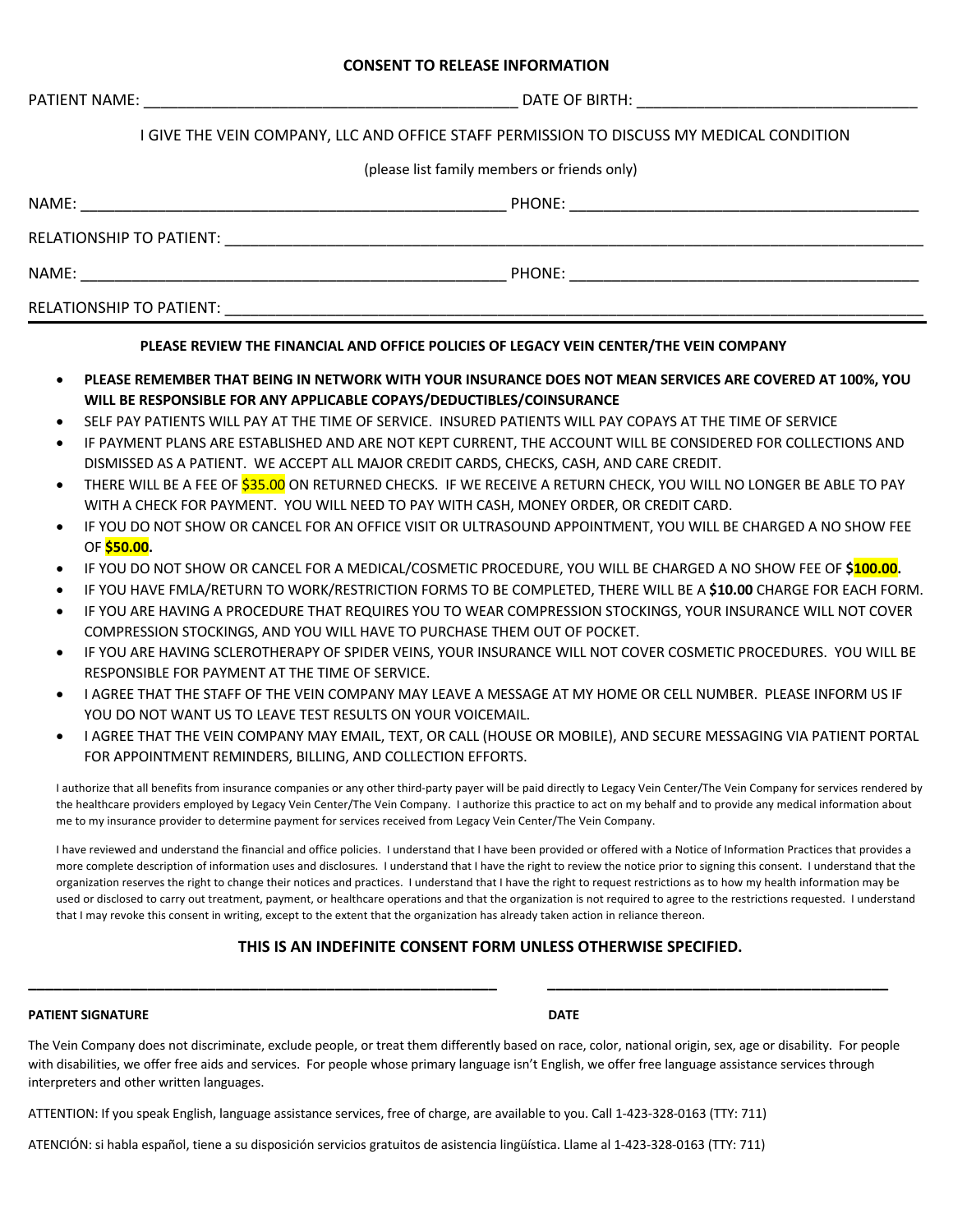

# **MEDICAL HISTORY**

| MALE: □ FEMALE: □ HEIGHT: ___________________________ WEIGHT: __________________                         |                        |                                                                                                                                       |                        |  |
|----------------------------------------------------------------------------------------------------------|------------------------|---------------------------------------------------------------------------------------------------------------------------------------|------------------------|--|
|                                                                                                          |                        |                                                                                                                                       |                        |  |
|                                                                                                          |                        | CIRCLE ALL ILLNESSES OR SYMPTOMS YOU ARE CURRENTLY TREATED FOR OR HAVE BEEN TREATED FOR IN THE PAST:                                  |                        |  |
| CHEST PAIN/SHORTNESS OF BREATH HEART PALPITATIONS                                                        |                        | <b>RECENT WEIGHT LOSS</b>                                                                                                             | <b>NONE</b>            |  |
| <b>ARTHRITIS</b>                                                                                         | LIVER DISEASE          | <b>HEART ISSUES/LIST BELOW</b>                                                                                                        | <b>SEIZURES</b>        |  |
| <b>ASTHMA</b>                                                                                            | COPD/EMPHYSEMA         | <b>EXAMPLE: HOLE IN THE HEART</b>                                                                                                     | DEGENERATIVE DISC      |  |
| BLADDER/KIDNEY DISEASE                                                                                   | ANXIETY/DEPRESSION     | <b>HEPATITIS</b>                                                                                                                      | <b>NEUROPATHY</b>      |  |
| BLEEDING/CLOTTING DISORDER                                                                               | <b>DIABETES</b>        | HIGH BLOOD PRESSURE                                                                                                                   | STROKE/TIA             |  |
| <b>BLURRED VISION</b>                                                                                    | GASTROINTESTINAL/ULCER | HIGH CHOLESTEROL                                                                                                                      | <b>THYROID DISEASE</b> |  |
| <b>CANCER</b>                                                                                            | HEADACHES/MIGRAINES    | HIV/AIDS                                                                                                                              | <b>TUBERCULOSIS</b>    |  |
| <b>RECENT WEIGHT GAIN</b>                                                                                | <b>HEMORRHOIDS</b>     | COVID <sub>19</sub>                                                                                                                   | <b>OTHER</b>           |  |
|                                                                                                          |                        |                                                                                                                                       |                        |  |
|                                                                                                          |                        | SMOKING: YES□ NO □ HOW MUCH? ____________HAVE YOU EVER SMOKED? __________ ALCOHOL: YES □ NO HOW MANY GLASSES PER DAY/WEEK? _____      |                        |  |
|                                                                                                          |                        | [FEMALE ONLY] NUMBER OF PREGNANCIES: _______ NUMBER OF LIVE BIRTHS: _______ ARE YOU CURRENTLY PREGNANT OR BREASTFEEDING? ____________ |                        |  |
| <b>MEDICATION INFORMATION</b>                                                                            |                        |                                                                                                                                       |                        |  |
|                                                                                                          |                        |                                                                                                                                       |                        |  |
|                                                                                                          |                        | DO YOU GIVE TVC PERMISSION TO PULL YOUR MEDICATION LIST FROM THE PHARMACY LISTED? YES $\Box$ NO $\Box$                                |                        |  |
| ARE YOU CURRENTLY ON ANY BLOOD THINNERS? {SUCH AS COUMADIN, WARFARIN, PLAVIX} YES $\square$ NO $\square$ |                        |                                                                                                                                       |                        |  |
| DO YOU REGULARLY TAKE: ASPIRIN□ IBUPROFEN □ TYLENOL □ ALEVE □ ANTBIOTICS PRIOR TO DENTAL PROCEDURES □    |                        |                                                                                                                                       |                        |  |
|                                                                                                          |                        |                                                                                                                                       |                        |  |
| PLEASE LIST ALL MEDICATIONS YOU ARE CURRENTLY TAKING, OVER THE COUNTER AND PRESCRIBED.                   |                        |                                                                                                                                       |                        |  |
| (YOU MAY USE A SEPARATE PIECE OF PAPER IF NEEDED)<br><b>MEDICATION NAME:</b>                             |                        | <b>DOSAGE</b>                                                                                                                         |                        |  |

# **ALLERGIES**

ARE YOU ALLERGIC TO LOCAL ANESTETICS SUCH AS EMLA/XYLOCAINE/TETRACAINE? YES  $\Box$  NO  $\Box$  LATEX ALLERGY? YES  $\Box$  NO  $\Box$ PLEASE LIST ANY MEDICATION, FOOD, OR MEDICAL ADHESIVE ALLERGIES AND THEIR REACTIONS: \_\_\_\_\_\_\_\_\_\_\_\_\_\_\_\_\_\_\_\_\_\_\_\_\_\_\_\_\_\_\_\_\_\_\_\_\_\_\_\_\_\_\_\_\_\_\_\_

\_\_\_\_\_\_\_\_\_\_\_\_\_\_\_\_\_\_\_\_\_\_\_\_\_\_\_\_\_\_\_\_\_\_\_\_\_\_\_\_\_\_\_\_\_\_\_\_\_\_\_\_\_\_\_\_\_\_\_\_\_\_\_\_\_\_\_\_\_\_\_\_\_\_\_\_\_\_\_\_\_\_\_\_\_\_\_\_\_\_\_\_\_\_\_\_\_\_\_\_\_\_\_\_\_\_\_\_\_\_\_\_\_\_\_\_\_\_\_\_\_\_\_\_\_\_\_

\_\_\_\_\_\_\_\_\_\_\_\_\_\_\_\_\_\_\_\_\_\_\_\_\_\_\_\_\_\_\_\_\_\_\_\_\_\_\_\_\_\_\_\_\_\_\_\_\_\_\_\_\_\_\_\_\_\_\_\_\_\_\_\_\_\_\_\_\_\_\_\_\_\_\_\_\_\_\_\_\_\_\_\_\_\_\_\_\_\_\_\_\_\_\_\_\_\_\_\_\_\_\_\_\_\_\_\_\_\_\_\_\_\_\_\_\_\_\_\_\_\_\_\_\_\_\_\_